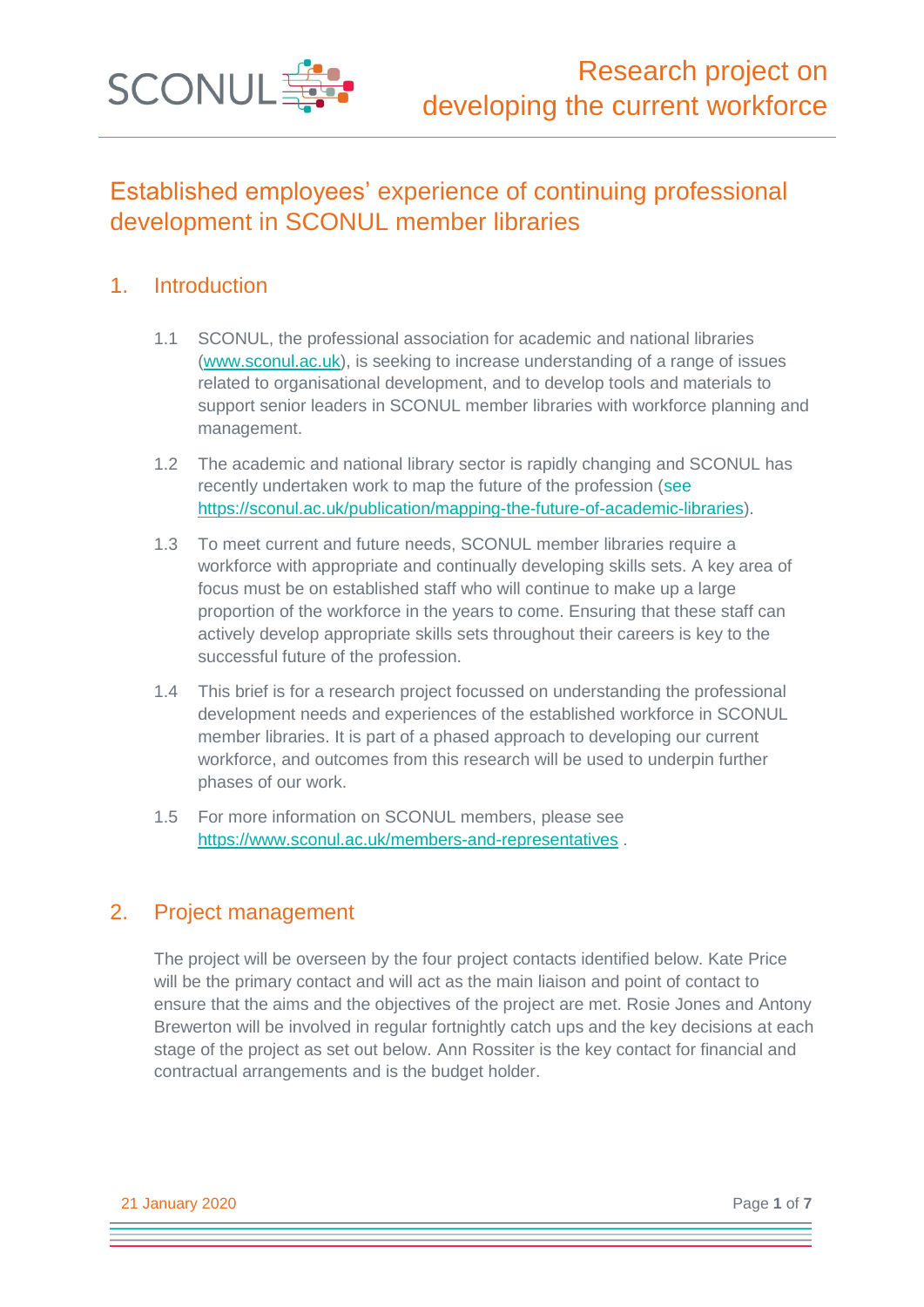

**Kate Price** – primary contact University Librarian Queen Mary University London, 327 Mile End Road, London E1 4NS **t:** 020 7882 5610 **e:** [kate.price@qmul.ac.uk](mailto:kate.price@qmul.ac.uk)

**Rosie Jones** – alternate contact Director Student and Library Services Teesside University, Middlesbrough, Tees Valley TS1 3BX **t:** 01642 342103 **e:** [rosie.jones@tees.ac.uk](mailto:rosie.jones@tees.ac.uk)

**Antony Brewerton** – alternate contact Head of Academic Services The University of Warwick, Coventry CV4 7AL **t:** 024 7657 5790 **e:** [antony.brewerton@warwick.ac.uk](mailto:antony.brewerton@warwick.ac.uk)

**Ann Rossiter** – contact for financial and contractual arrangements Executive Director SCONUL, 94 Euston Street, London, NW1 2HA **t:** 020 7387 0317 **e:** [ann.rossiter@sconul.ac.uk](mailto:ann.rossiter@sconul.ac.uk)

## 3. The research brief

SCONUL is seeking to commission research that explores the understanding and experience of established employees in member libraries in relation to their development and progression in order to inform workforce support and development by library leaders. Specific questions to investigate include:

- a. how employees have gained the skills and knowledge to perform their roles as they are today
- b. employees' understanding of the changing nature of library roles and how these may continue to develop
- c. employees' understanding of the current and future requirements of the library by their institution
- d. how employees are evolving their skills and knowledge in order to adapt to the changing nature of the workplace, or in order to progress in their future careers
- e. their own personal ambition in relation to development and / or progression
- f. what success factors can be identified for effective continuing professional development, at the personal or organisational level

21 January 2020 Page **2** of **7**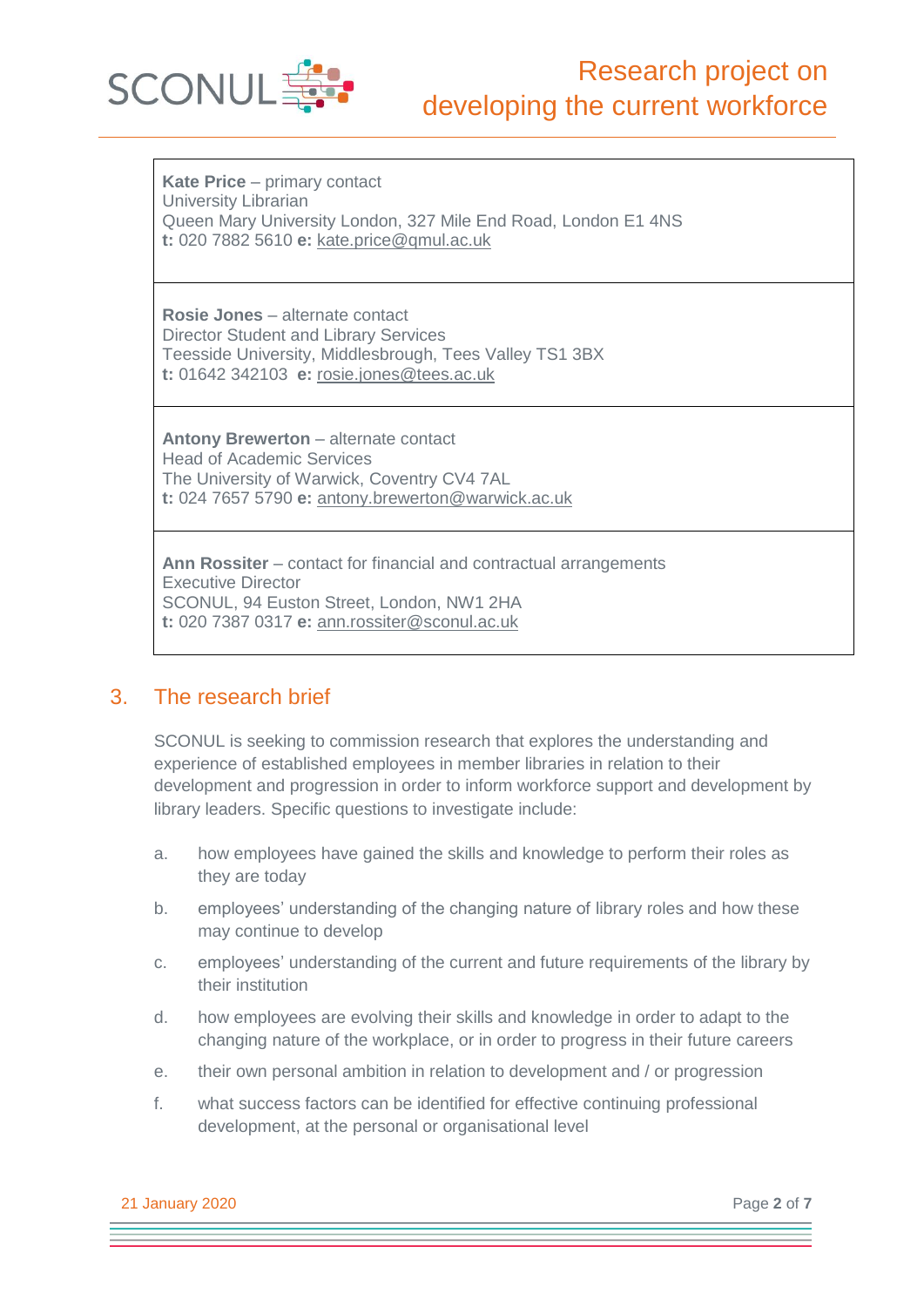

- g. what barriers can be identified to successful continuing professional development, at the personal or organisational level
- h. perceptions of the boundaries between "professional", "para-professional" and "non-professional" aspects of work in member libraries, and how existing employees navigate these boundaries
- i. demographic data which may help to elucidate employees' experience of continuing professional development in a variety of ways.

## 4. Note on scope and methodology

- 4.1 Appropriate methodologies for carrying out the research should be articulated as part of the response to this project proposal. These may include focus groups, surveys or other approaches.
- 4.2 Employees engaging with the research should have been working in the profession for over five years, and may be employed in a range of different roles, including those which have emerged recently. They may or may not have formal qualifications in library or information management, and could have entered employment in SCONUL member libraries through a variety of routes. We are seeking perspectives both from employees who have remained in the same role and/or workplace for some time, and from employees who have moved through different roles and/or workplaces through their career. Senior leaders are not the focus of this research.
- 4.3 The research should cover a cross section of the SCONUL membership, including national research libraries, research-intensive universities, and teaching-focused HE institutions of different sizes.
- 4.4 Care should be taken to ensure that there is an appropriate geographical spread of member libraries engaged in the research. Any geographical, regional or national differences identified during the research should be articulated in the report.
- 4.5 Please note that while we are interested in demographic data as an aspect of this research, the specific experiences of BAME employees and new entrants to the profession are being explored as separate strands of research. For further information see: [https://www.sconul.ac.uk/news/report-on-bame-staff-experiences-of-academic](https://www.sconul.ac.uk/news/report-on-bame-staff-experiences-of-academic-and-research-libraries)[and-research-libraries](https://www.sconul.ac.uk/news/report-on-bame-staff-experiences-of-academic-and-research-libraries) <https://www.sconul.ac.uk/news/early-career-professionals-in-academic-libraries>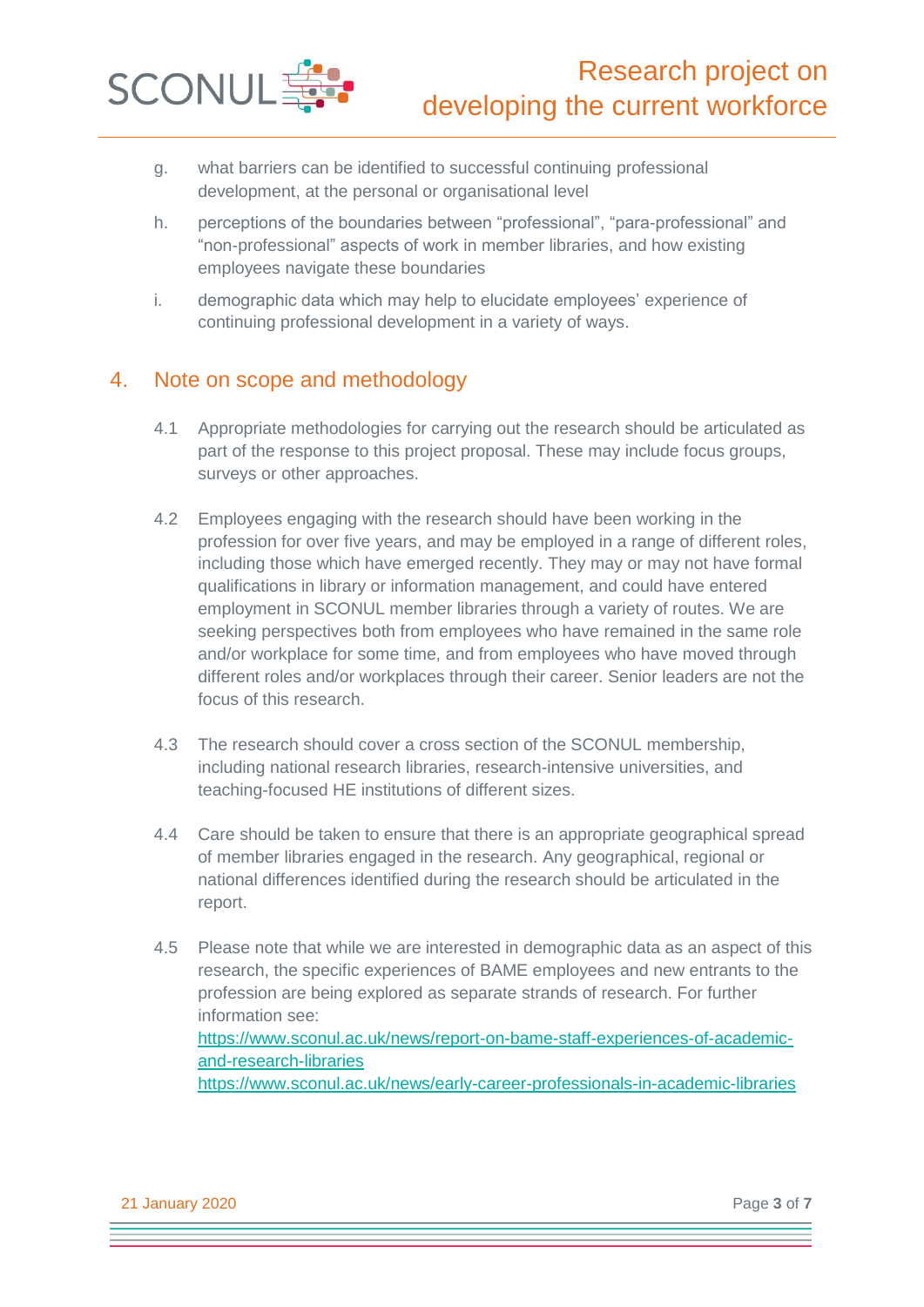

### 5. Research outputs

- 5.1 The principal output will be an insight report exploring issues related to continuing professional development for established employees currently based in SCONUL member libraries, including the elements identified above plus any other relevant themes that emerge during the research. This should be written in a professional and accessible style suitable for publication and for its target audience of senior staff within SCONUL institutions.
- 5.2 We will ask the project team appointed to present early or interim findings at a future meeting of the SCONUL Organisational Development Strategy Group and to refine the final report in response to comments from that group.
- 5.3 We will also require the report's authors to present the findings to SCONUL members at an event later in the year.
- 5.4 The report will inform thought leadership by SCONUL, including the sharing of best practice/practical tools to support the SCONUL membership that will be developed in further phases of this project.
- 5.5 Please note that SCONUL will retain ownership of the data collected and all outputs from the research project, in any form of media. The final report will be published under a CC BY licence.
- 5.6 SCONUL will be responsible for the design and production of the final report.

| <b>Stage</b>             | <b>Action</b>                                         | <b>Timing</b>                 |
|--------------------------|-------------------------------------------------------|-------------------------------|
| <b>Tendering process</b> | Project brief advertised                              | 3 February 2020               |
|                          | Deadline for receipt of completed submissions         | 5pm on Monday 2<br>March 2020 |
|                          | Shortlisting carried out                              | w/c 2 March 2020              |
|                          | Interviews with shortlisted consultants held          | w/c 16 March 2020             |
|                          | <b>Consultancy awarded</b>                            | Friday 20 March               |
| <b>Research process</b>  | Phone briefing with SCONUL team and work<br>commenced | w/c 23 March                  |

## 6. Project timescales

#### 21 January 2020 Page **4** of **7**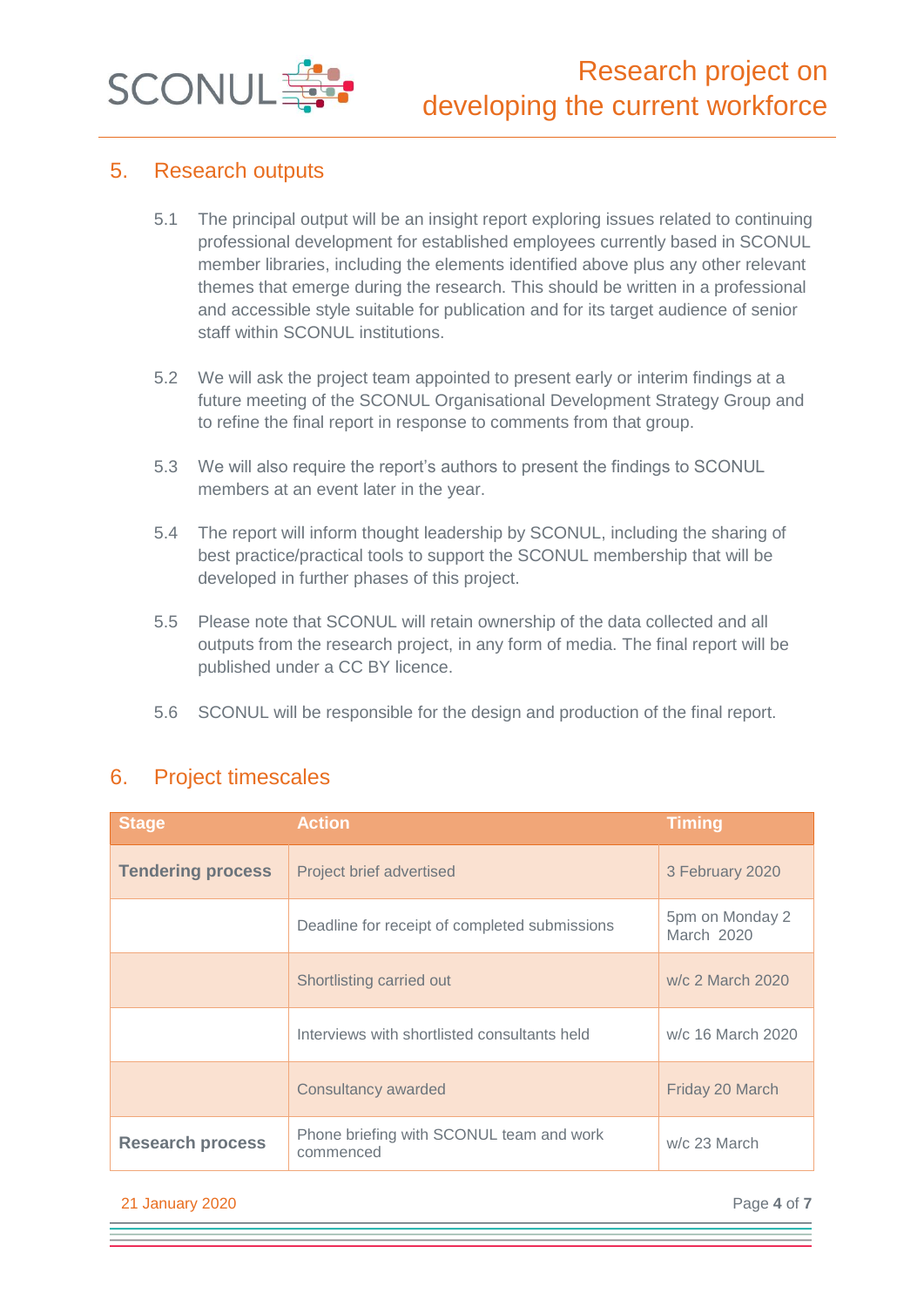

| <b>Stage</b>                           | <b>Action</b>                                                                                            | <b>Timing</b>                 |
|----------------------------------------|----------------------------------------------------------------------------------------------------------|-------------------------------|
|                                        | Early outcomes of research presented at SCONUL<br><b>Organisational Strategy Group meeting</b>           | Friday 19 June                |
|                                        | Final written report submitted to SCONUL team                                                            | Monday 31 August<br>2020      |
| <b>Publication and</b><br>presentation | Final report presented at SCONUL Organisational<br><b>Development Strategy Group meeting</b>             | Thursday 17<br>September 2020 |
|                                        | Final report presented to SCONUL member<br>institutions via an event to be organised by<br><b>SCONUL</b> | October /<br>November 2020    |

## 7. Project costs

The project should be costed at no more than £15,000 (including VAT and all internal and external expenses).

## 8. How to respond to this brief

- 8.1 Consultants are expected to provide a proposal for the completion of the project within the defined timescale and budget noted above.
- 8.2 As part of your responses, please:
	- a. provide evidence of a track record in conducting research of this type and in this field
	- b. provide details of your proposed methodology
	- c. provide a rationale for the methodology that you have proposed
	- d. provide a fully costed project plan, showing hourly rates, inclusive of VAT and any travel or other external expenses
	- e. provide details of the anticipated scale of the research that can be carried out within the project budget and timescale (e.g. number of employees to be interviewed, proportion of member libraries to be covered, or number of focus groups to be carried out)
	- f. identify any risks that you anticipate to the success of the project and how you plan to mitigate these
	- g. provide evidence of having successfully employed the chosen methodology in previous projects
	- h. set out your experience and knowledge of ethical frameworks associated with personal data capture and provide details of the ethical framework you intend using on this project.

21 January 2020 Page **5** of **7**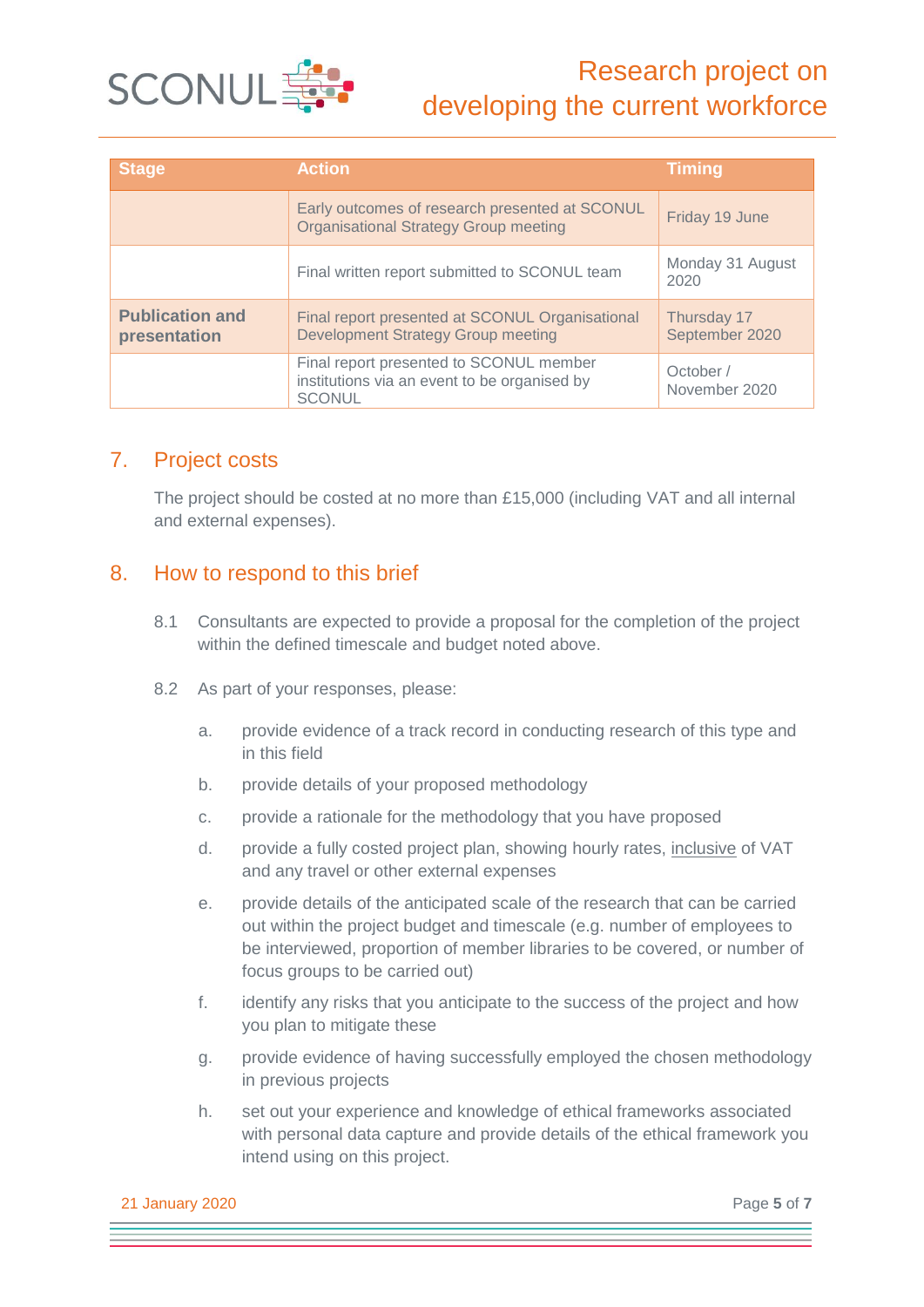

- i. provide the CVs of all those who will be working on the project along with a statement of the role they would fulfil
- j. provide confirmation of your ability to complete the work to the proposed timescale.
- 8.3 Selection will be based on an evaluation against the criteria above and the response to the brief, taking account of the cost effectiveness of the proposed approach.
- 8.4 A phone or skype interview will be scheduled to discuss the brief and the approach proposed by shortlisted consultants.
- 8.5 Questions about the brief should be addressed in writing to Kate Price at the email address above, copying in other members of the project team. We will endeavour to answer points raised on the brief and provide further background on SCONUL if required.

## 9. About SCONUL

- 9.1 SCONUL [\(www.sconul.ac.uk\)](http://www.sconul.ac.uk/) represents all university libraries in the UK and Ireland, irrespective of mission group, as well as national libraries and many of the UK's colleges of higher education. SCONUL promotes awareness of the role of academic libraries in supporting research excellence and student achievement and employability, and represents their views and interests to government, regulators and other stakeholders. It helps academic libraries collaborate to deliver services efficiently, including through shared services, and to share knowledge and best practice. More information about SCONUL's strategy, activities and programmes can be found via [https://www.sconul.ac.uk/page/about-sconul.](https://www.sconul.ac.uk/page/about-sconul)
- 9.2 SCONUL members are the libraries themselves, with the heads of library service making up the Executive Board which is responsible for governance and for setting the strategy for the organisation. SCONUL also has a number of groups supporting the strategy and ensuring that the academic library community is informed about, and engaged with, the major issues and challenges facing the library sector.
- 9.3 One of these groups is the Organisational Development Strategy Group chaired by Caroline Taylor, University Librarian at the University of Leicester. The aim of the group is to provide support to members in their own workforce planning. There are three sub-groups looking at different aspects of workforce planning:
	- diversity (and how we foster it)
	- the pipeline for new talent
	- developing the current workforce.

21 January 2020 Page **6** of **7**